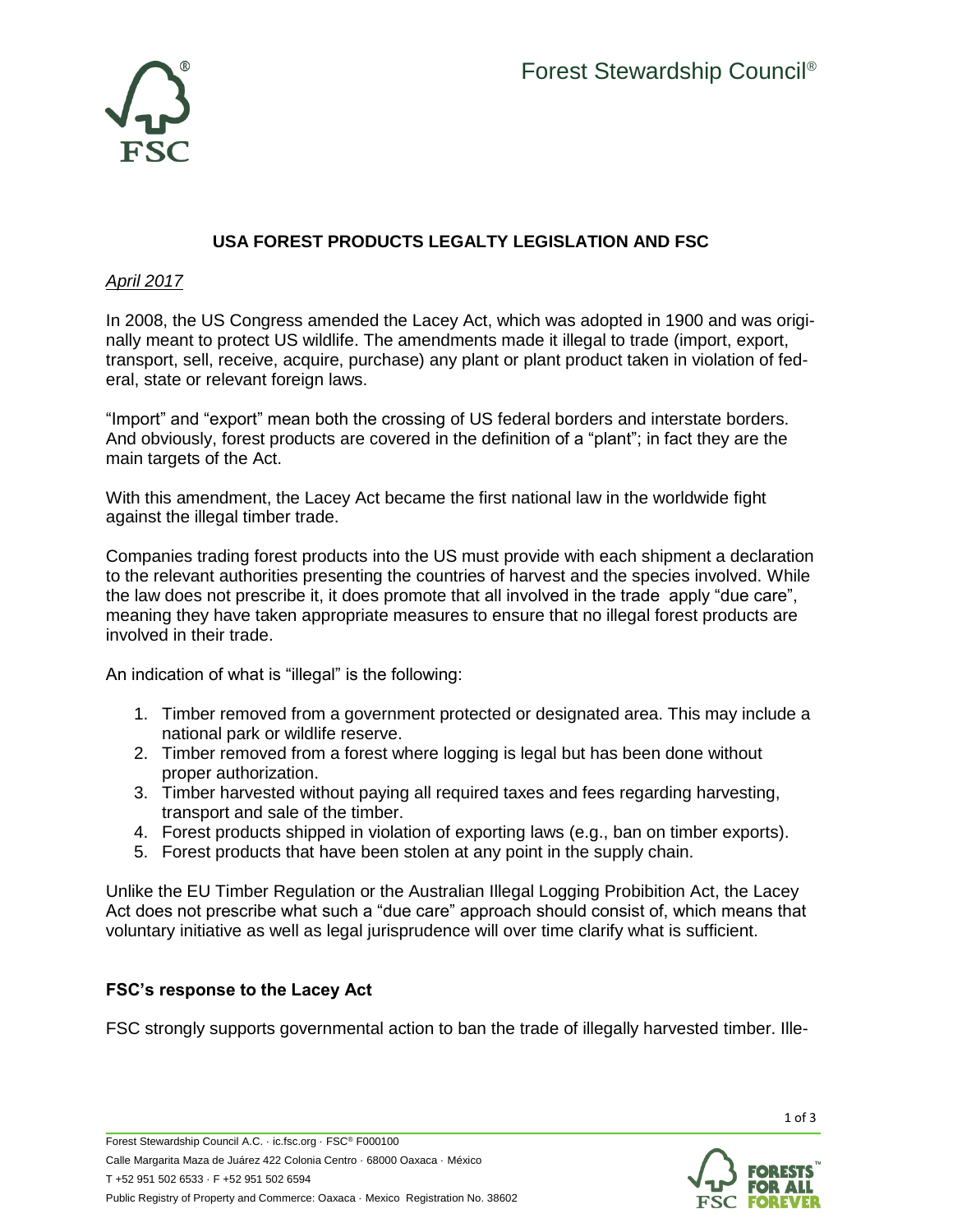

gal harvest can lead to deforestation, forest degradation, and pollution of water and other resources for forest dependent communities. It can also include unacceptable working, payment and contractual conditions, and corruption, tax evasion and questionable profit appropriations.

The presence of illegal timber in the market also directly impacts FSC's mission, as it exerts negative pressure on the prices for timber and forest products (estimates are between -7% and -16%), undermining the economic viability of investments required for responsible forest management and forest products consumption.

Legality alone is not a guarantee against forest degradation, biodiversity loss, violation of worker and community rights, etc. And national legislation in timber producing countries is not a guarantee of ecologically and socially sound forest management practices, protection of High Conservation Value Forests, and prohibition of natural forest conversion. That is why FSC promotes going beyond legality to pursue FSC certification.

## **FSC's role in complying with the Lacey Act**

The first requirement for any FSC forest management certificate is compliance with relevant national and international laws. Also, for Controlled Wood the first requirement is to limit the risk of illegal sourcing. So, working with FSC certified forest products is good "due care" practice.

The Lacey Act (as well as more recent legislation in Australia and the EU) also requires control on compliance with trade and customs laws, which is often not the responsibility of a forest manager but companies down the supply chain. Therefore, FSC has introduced a new rule, from 1st March 2013, to oblige FSC certificate holders in the chain of custody to "*have procedures in place to ensure the import and/or export of FSC certified products by the organization conform to all applicable trade and custom laws*".<sup>1</sup>

Companies that are working with FSC-certified materials and wanting to make a claim of FSC certified products to another company, must possess an FSC Chain-of-Custody certificate. Thus, only certified companies can sell products with FSC claims to importing companies. Such claims of FSC certification provide assurance against illegally harvested forest products. However, if a forest product enters the US after having been processed by more than one company up the supply chain, the importer does not automatically receive from its FSC certified supplier the information the US authorities require on the country of origin and/or the species used. In such cases, the FSC Chain of Custody Standard requires that FSC Certificate

<sup>1</sup> <sup>1</sup> FSC-STD-40-004 V3-0 on Chain of Custody Certification, 16/11/2016, page 13, clause 6.1.a. The original requirement was laid down in Advice 40-004.11 of 27/02/13